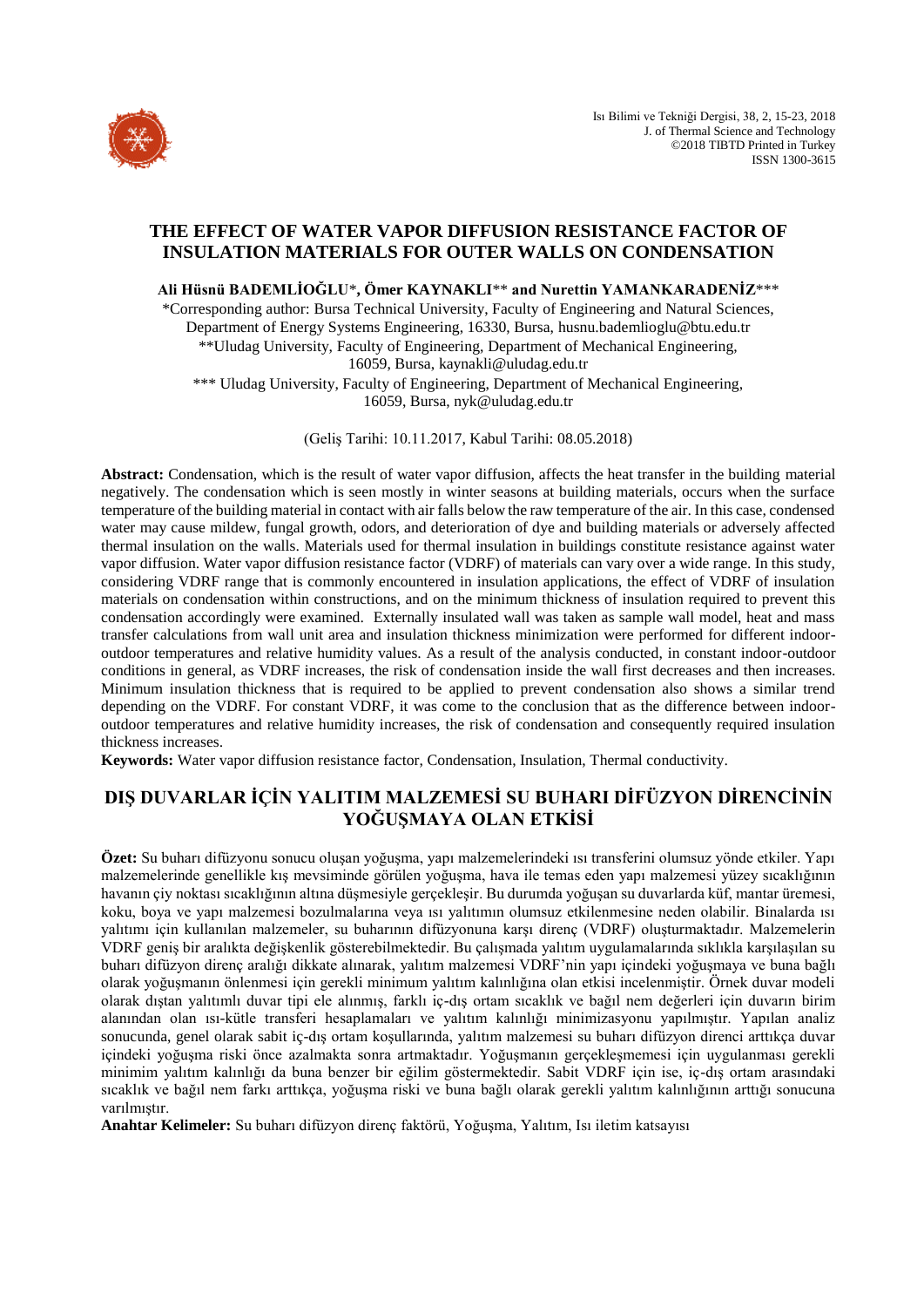### **NOMENCLATURE**

- h Convective heat transfer coefficient  $[W/m^{2}^{\circ}C]$
- k Thermal conductivity  $[W/m^{\circ}C]$
- P Water vapor partial pressure [kPa]
- q Heat flux  $[W/m^2]$
- $R_w$  Thermal resistance of the wall without the insulation [m<sup>2</sup>°C/W]
- T Temperature [°C]
- w Water vapor flow rate  $[kg/h m^2]$
- x Thickness of the construction material [m]

*Greek Symbols*

- $\theta$  Relative humidity [%]
- µ Water vapor diffusion resistance factor of material
- $\mu_p$  Vapor permeability of building material [kg/h m kPa]
- δ Vapor permeability resistance of building material [kPa m h/kg]
- $\delta_{\text{air}}$  Vapor permeability resistance of air [kPa m h/kg]
- β Vapor permeability coefficient [kg/m<sup>2</sup>h kPa]

*Subscripts*

- i Indoor
- ins Insulation
- n Number of wall layers
- o Outdoor
- s Saturation

# **INTRODUCTION**

When a system contains two or more species (components) whose concentration varying from point to point, there is a natural tendency for mass to be transferred to minimize the concentration difference within the system. The transport of one component from a region of higher concentration to that of lower concentration is called mass transfer. In the outer building walls, water vapor transmission is generally from indoor environment to outdoor environment. Variable temperature and relative humidity conditions in indoor and outdoor environment cause vapor transition within the construction element by affecting the water vapor pressure difference. When the partial pressure of water vapor in the building material becomes equal to

water vapor saturation pressure at any point in the inner layers, condensation occurs (Ertas, 2001). Condensation formed in building materials leads to undesirable results such as damage of materials, reduction in resistance and increase in heat transfer.

In order to prevent condensation, resistance of the building component against water vapor movement should be increased in general. The simplest and the most basic way for this is to apply insulation and to increase the insulation thickness. During insulation process, thermodynamically the most suitable insulation material should be preferred and an insulation thickness capable of preventing condensation should be applied. In selection of insulation material, the water vapor diffusion resistance of the material plays an important role in terms of minimum insulation thickness required to minimize the risk of condensation. In general, vapor diffusion resistance refers to the resistance of a material to a certain amount of water passing through the unit surface in the unit time under certain temperatures, dampness and thickness. In literature, in addition to the concept of vapor diffusion resistance, vapor diffusion resistance factor (VDRF) is more widely used in practice. VDRF is defined as the ratio of the resistance shown by a material with the unit thickness against passage of water vapor to the resistance shown by the equivalent thickness of air against passage of water vapor (Schroeder, 2016; Mukhopadhyaya and Kumaran, 2007).

Effects of insulation materials with different VDRFs on condensation are different and required minimum insulation thickness varies accordingly. VDRF of materials can vary over a wide range. Insulation materials used in the outer building wall insulation applications and some of their characteristics are shown in Table 1.

Quite a few studies in literature consider condensation for calculation of optimum insulation thickness. Arslan and Kose (2006) examined thermodynamic optimization of insulation thickness, considering condensation for Kütahya province. Heperkan et al. (2001) developed a computer program facilitating vapor diffusion and condensation calculations and detecting the point where condensation occurs in building material.

**Table 1.** Insulation materials and some thermodynamic properties (TS 825, 2008)

| <b>Insulation Material</b>    | <b>Thermal Conductivity,</b><br>$k$ (W/m <sup>o</sup> C) | <b>Water Vapor Diffusion</b><br>Resistance Factor, $\mu$ (-) |
|-------------------------------|----------------------------------------------------------|--------------------------------------------------------------|
| Glass Wool                    | $0.035 - 0.050$                                          |                                                              |
| Stone Wool                    | $0.035 - 0.050$                                          |                                                              |
| <b>EPS</b>                    | $0.035 - 0.040$                                          | $20 - 100$                                                   |
| <b>XPS</b>                    | $0.030 - 0.040$                                          | $80 - 250$                                                   |
| Rigid Polyurethane Foam       | $0.025 - 0.040$                                          | $30 - 100$                                                   |
| Phenolic Foam                 | $0.030 - 0.045$                                          | $10 - 50$                                                    |
| <b>Cork Sheet</b>             | $0.045 - 0.055$                                          | $5 - 10$                                                     |
| <b>Expanded Perlite Sheet</b> | $0.045 - 0.065$                                          | 5                                                            |
| Wood Fiber Sheet              | $0.035 - 0.070$                                          | 5                                                            |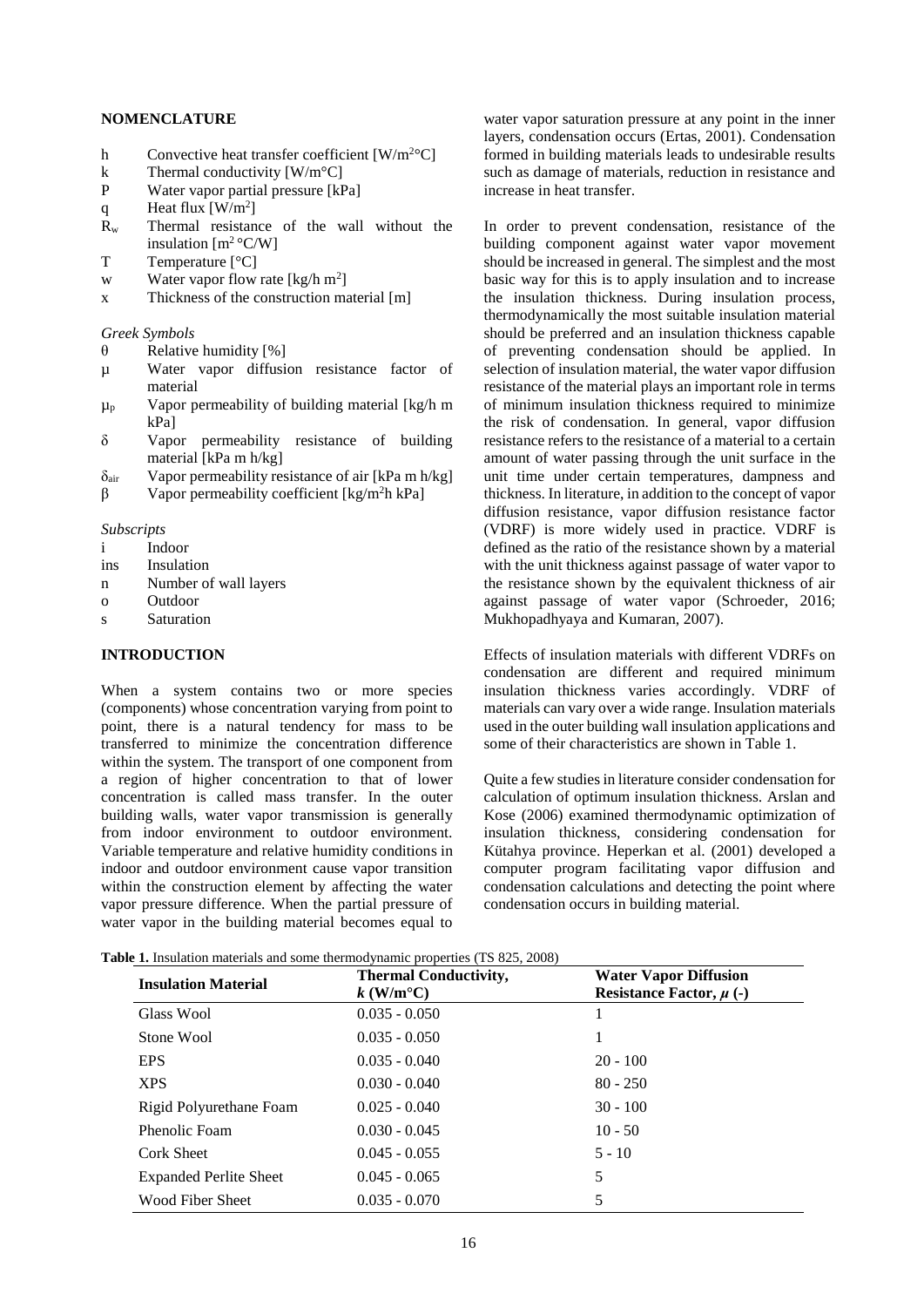Atmaca and Kargici (2006) examined vapor transfer and condensation phenomenon in a building (which is insulated internally and externally) in the province of Konya. Ucar (2010) calculated optimum insulation thickness by using exergy analysis at various indoor temperatures (18°C, 20°C and 22°C) for four provinces located in different climate zones (Antalya, Istanbul, Elazig and Erzurum) in Turkey. She determined energy savings obtained with optimum insulation application. In the exergoeconomic analysis, the condensed amount of water within the building material was taken into consideration.

Chang and Kim (2015) investigated the heat and moisture performance of two different wall structures mainly used in Korea using simulation program. In this study, the water content of the various building materials, hygrothermal behavior of the wall structure, condensation risk and mould growth potential were identified to design comfort building environment. Liu et al. (2015) investigated the effect of humidity transfer on the thermal performance of buildings envelopes in the HSCW (hot summer cold winter) zone of China. In this study, a coupled heat and humidity transfer model is developed to calculate conduction loads through buildings envelopes. Moon et al. (2014) examined the effect of moisture transport on overall building performance, such as energy efficiency, thermal comfort, and mould growth risks in built environments based on hygrothermal simulation. Liu et al. (2015) a designed the coupled heat and moisture transfer model which considers the effect of the moisture transfer on heat transfer to estimate the cooling and heating transmission load. In addition, the insulation thickness is optimized by using a lifecycle total cost analysis with the  $P_1-P_2$ economic model.

You et al. (2017) investigated the transient property of moisture condensation on the internal surface of buildings in high humidity climate and aim to determine the typical places where moisture condensation often occurs. Latif et al. (2014) compared the hygrothermal performance of hemp and stone wool insulations in vapor open timber frame wall panels in operating conditions, incorporating moderate and high interior relative humidity. Kaynakli et al. (2018) optimized the thermal insulation thickness used in the outer walls of buildings composing of different insulation applications having the same thermal resistance by considering condensation. Vasilyev et al. (2016) presented the outcomes of the numerical study aimed at building a model of the condensation processes that occur due to a flow of moist air when the air was cooled and heat was utilized. However, in all of these studies, water vapor diffusion resistance factor of insulation materials was taken as a constant and its effect on condensation was not examined.

In this study, the effect of VDRF of insulation materials for externally insulated outer wall applications on condensation and the minimum thickness of insulation material required to prevent condensation within the wall

building material were examined. Heat and mass transfer calculations from unit wall area and insulation thickness minimizations were performed for different indooroutdoor conditions (relative humidity and temperature). The study also investigated the relationship between the thermal conductivity and VDRF of insulation material, and the obtained values were given in graphics.

### **MATERIALS AND METHODS**

# **Heat Transfer and Water Vapor Diffusion in Composite Plane Walls**

In Figure 1, an externally insulated wall application is shown. In applications, indoor convective heat transfer coefficient *hi*, outdoor convective heat transfer coefficient *h0*, thermal conductivity of the materials *k* and their thickness  $x$  are given so that steady state heat flux can be written as:



**Figure 1.** Externally insulated wall application

$$
q = h_i(T_i - T_1) \Longrightarrow T_1 = T_i - q/h_i \tag{1}
$$

$$
q = \frac{k_n}{x_n}(T_n - T_{n+1}) \implies T_{n+1} = T_n - q / \left(\frac{k_n}{x_n}\right) \tag{2}
$$

While Eq. (1) is used for indoor and outdoor calculations, Eq. (2) is used for calculations for the layers of the building material. In a similar manner, heat flux is given as follows for the entire composite plane wall:

$$
q = (T_i - T_o) / \left(\frac{1}{h_i} + \sum \frac{x_n}{k_n} + \frac{1}{h_d}\right) = (T_i - T_o) / \left(R_w + \frac{x_{ins}}{k_{ins}}\right)
$$
 (3)

Similar to the heat transfer, indoor vapor permeability coefficient *βi*, outdoor vapor permeability coefficient *βo*, vapor permeability of the building materials  $\mu_p$  and their thickness *x* are given so that steady-state water vapor flow rate in the wall can be written as:

$$
w = \beta_i (P_i - P_1) \implies P_1 = P_i - w / \beta_i \tag{4}
$$

$$
w = \frac{\mu_{p_n}}{x_n} (P_n - P_{n+1}) \implies P_{n+1} = P_n - w / \left(\frac{\mu_{p_n}}{x_n}\right) \tag{5}
$$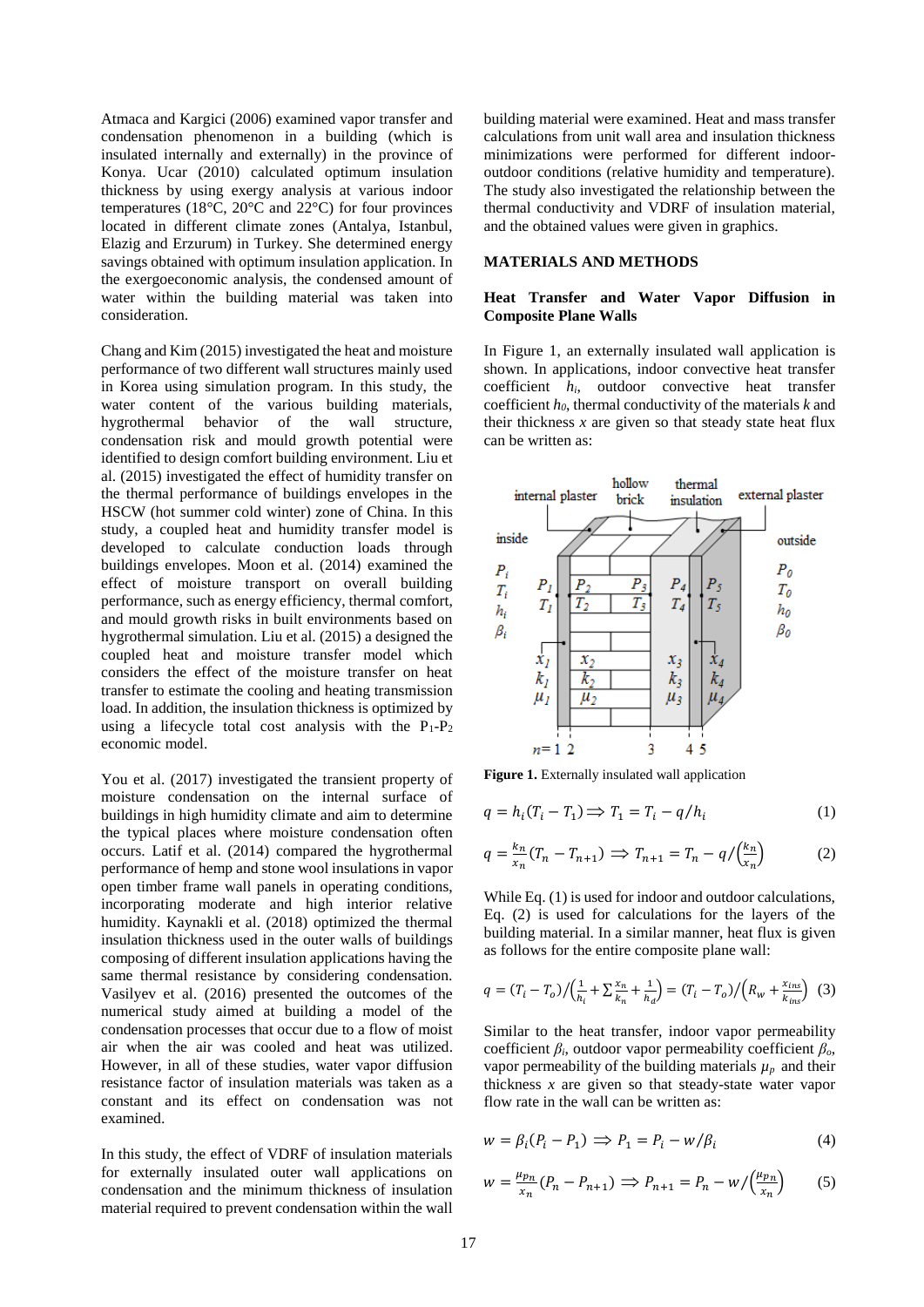While Eq. (4) is used for indoor and outdoor calculations, Eq. (5) is used for calculations for the layers of the building material. Water vapor flow rate is given as follows for the entire composite plane wall:

$$
w = (P_i - P_o) / \left(\frac{1}{\beta_i} + \sum \frac{x_n}{\mu_{p_n}} + \frac{1}{\beta_o}\right)
$$
 (6)

In Eq. (6), indoor water vapor partial pressure  $P_i$ , outdoor water vapor partial pressure  $P$ <sup> $o$ </sup> and their relationship between the indoor and outdoor relative humidity data is as follows:

$$
P_i = \theta_i P_{s,i} \quad ; \quad P_o = \theta_o P_{s.o} \tag{7}
$$

In Eq. (7), *Ps,i* and *Ps,o* are saturation water vapor pressures at indoor and outdoor temperatures, respectively. Vapor permeability resistance (*δ*) is used instead of the vapor permeability of the building materials  $(\mu_p)$  given in Eq. (6) and vapor permeability resistance is defined as follows:

$$
\delta = 1/\mu_p \tag{8}
$$

Vapor permeability resistance  $(\delta)$  is given in terms of the water vapor diffusion resistance factor of material (*µ*) and the vapor permeability resistance of air  $(\delta_{air})$  as follows:

$$
\delta = \mu \delta_{air} \tag{9}
$$

 $\delta_{air}$  is generally taken as  $1.5x10^3$  kPa m h/kg (Arslan and Kose, 2006; Atmaca and Kargici, 2006). In addition, it is specified that this value can be used in water vapor diffusion processes within the range of  $-20$  to  $+30$  °C. After this approach, Eq. (6) can be written as follows:

$$
w = (P_i - P_o) / \left(\frac{1}{\beta_i} + 1.5 \, 10^3 \left(\frac{\Sigma x_n \mu_n}{\beta_o}\right) + \frac{1}{\beta_o}\right) \tag{10}
$$

**Table 2.** Data used in the study

The indoor vapor permeability coefficient can be taken as  $\beta_i = 0.111 \text{ kg/m}^2$  h kPa while the outdoor vapor permeability coefficient as  $\beta_0 = 0.39$  kg/m<sup>2</sup> h kPa.

# **Distribution of Temperature and Partial Pressure inside the Wall**

For externally insulated wall applications, possible temperature and pressure distributions in the structure are shown schematically in Figure 2. The possible condensation point (4 plane lines) where partial and saturation pressures intersect (under typical indoor and outdoor environmental conditions) is shown in the figure.  $P_s$  pressure at each point shown in the figure is the saturation pressure of water vapor at that temperature. Temperature distribution on the plane wall is calculated from heat flux Eq. (1-3), and partial pressures are calculated using Eq. (4) and (10) for each point.



**Figure 2.** Possible temperature and pressure distribution in externally insulated wall application

#### **Parameters and Assumptions**

The constant and variables used in the study are shown in Table 2. In the analysis conducted for different VDRFs of insulation material, using the data shown in Table 2, heat and mass transfer passing through the unit area of externally insulated wall were calculated and then

| <b>Parameter</b>                                | <b>Value</b>                 |                               |                         |  |  |
|-------------------------------------------------|------------------------------|-------------------------------|-------------------------|--|--|
| Indoor conditions                               |                              |                               |                         |  |  |
| Temperature, °C                                 | $22$ to $26$                 |                               |                         |  |  |
| Relative humidity                               | 50% to 70%                   |                               |                         |  |  |
| Convective heat transfer coefficient, $W/m^2 K$ |                              | 8.3 (Cengel and Ghajar, 2010) |                         |  |  |
| Vapor permeability coefficient, $kg/m2 h kPa$   | 0.111 (Dagsoz, 1995)         |                               |                         |  |  |
| <b>Outdoor</b> conditions                       |                              |                               |                         |  |  |
| Temperature, <sup>o</sup> C                     |                              | $-7$ to $-3$                  |                         |  |  |
| Relative humidity                               | 70% to 90%                   |                               |                         |  |  |
| Convective heat transfer coefficient, $W/m^2 K$ | 34 (Cengel and Ghajar, 2010) |                               |                         |  |  |
| Vapor permeability coefficient, $kg/m2 h kPa$   | 0.39 (Dagsoz, 1995)          |                               |                         |  |  |
| Wall structure                                  | x(m)                         | $k$ (W/m K)                   | $\mu$ (-)               |  |  |
|                                                 |                              | (Al-Sanea et al., 2005;       | (Arslan and Kose, 2006) |  |  |
|                                                 |                              | Bolatturk, 2006)              | Kaynakli et al. 2018)   |  |  |
| <b>Externally Insulated Wall</b>                |                              |                               |                         |  |  |
| Internal plaster                                | 0.02                         | 0.87                          | 10                      |  |  |
| <b>Brick</b>                                    | 0.2                          | 0.45                          | 6.8                     |  |  |
| Thermal insulation                              |                              | $0.030 - 0.040$               | $20 - 250$              |  |  |
| External plaster                                | 0.03                         | 1.4                           | 16.5                    |  |  |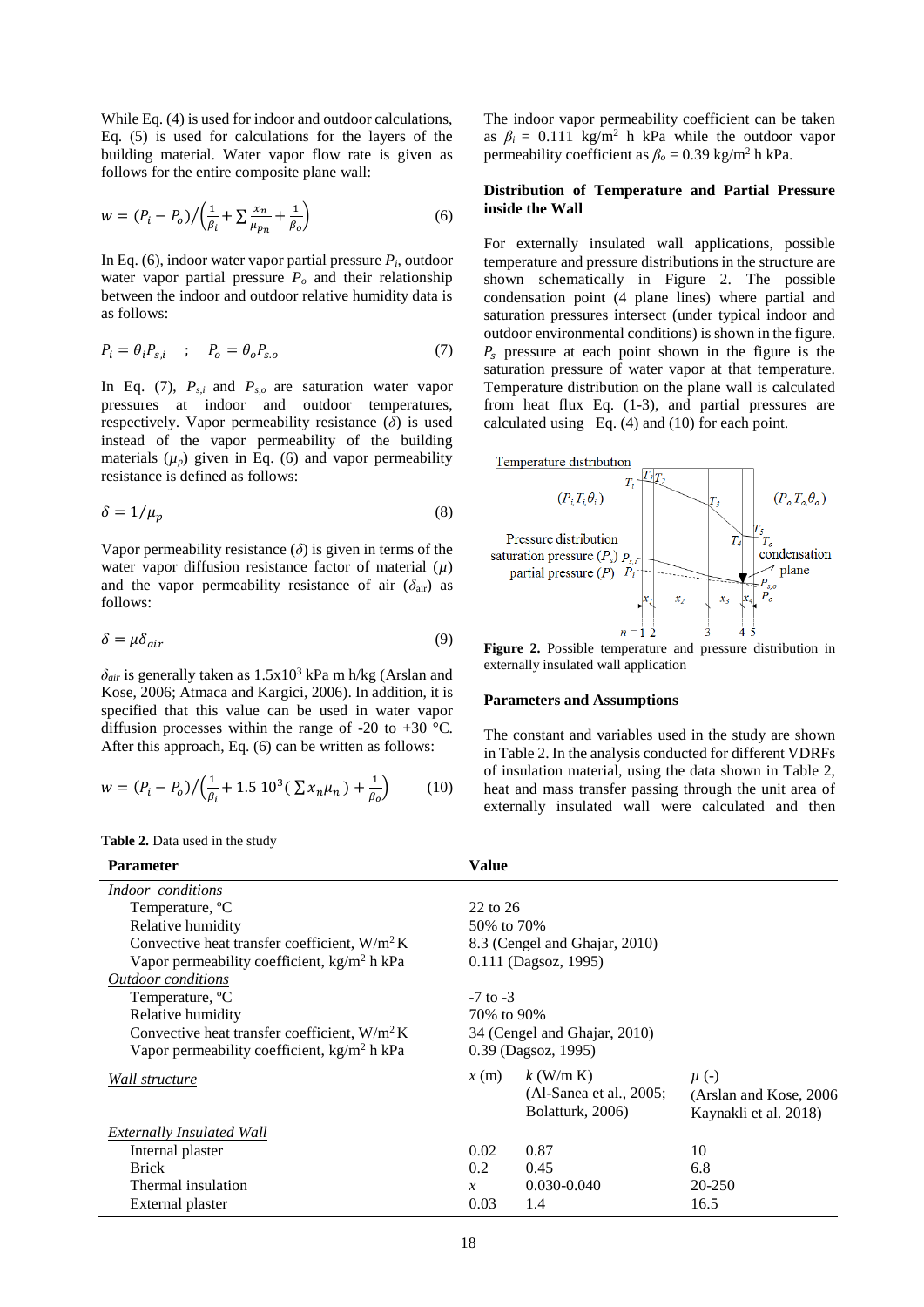temperature and partial pressure distributions inside the wall were obtained. Partial pressure distributions vary depending on different VDRF values.

In order to simplify the analysis, following assumptions are made:

- The system is in the steady-state conditions.
- The thermophysical properties of the building materials (thermal conductivity, convective heat transfer coefficient) are assumed not to change depending on the temperature.
- One dimensional heat conduction occurs in the radial direction.
- There is no heat production in the system.
- Radiation exchange between the wall and surrounding is negligible.

### **RESULTS AND DISCUSSION**

Partial pressure distributions at different VDRF of insulation material for a constant insulation thickness  $(x_{ins}=0.03 \text{ m})$  were given in Table 3, and they were compared to water vapor saturation pressures, a function of the obtained temperature distribution. In these analyses, indoor and outdoor conditions (temperature and relative humidity) were taken as 23°C, 60% and -6°C, 75%, respectively.

As seen in Table 3, as VDRF of insulation material increases, the amount of water vapor transmitting from indoor to outdoor environment decreases. Water vapor that cannot pass through insulation material accumulates in the inner surface of the insulation material and this situation causes increase in water vapor partial pressure at this layer (its 3 points). On the other hand, the amount of water vapor passing through the insulation material decreases and consequently a decrease is observed in the water vapor partial pressure on the outer surface (its 4 points) of the insulation material.

In Figure 3, partial and saturation pressure distributions in wall layers for different VDRFs are shown. In this figure, the risk of condensation on the wall can be seen more clearly and it is understood that condensation inside the wall changes place depending on the VDRF of insulation material. Condensation seen on the outer surface of insulation material can be seen on the inner surface of the insulation material above a certain VDRF.



**Figure 3.** Water vapor partial and saturation pressure distribution in wall layers for different VDRFs of insulation material (for  $x_{ins} = 0.03$  m)

# **Effect of Water Vapor Diffusion Resistance Factor of the Insulation Material on Insulation Thickness in Different Indoor Conditions (Temperature and Humidity)**

In different indoor relative humidity conditions ( $\theta$ *i* = 50%, 60% and 70%), the effect of VDRF of the insulation material on minimum insulation thickness that is required to prevent condensation is shown in Figure 4. Here, indoor and outdoor temperatures were taken as 22°C and -3°C respectively, and outdoor relative humidity was determined as 70%. In general, depending on increase in VDRF of the insulation material, while the risk of condensation on the outer surface of insulation material decreases, the risk of condensation on the inner surface increases. For this reason, the insulation thickness in order to prevent condensation initially decreases and reaches a minimum value at a certain VDRF and then increases (Figure 4).

When indoor relative humidity increases, water vapor partial pressure difference increases between indoor with outdoor and consequently the amount of water vapor transferred from indoor to outdoor increases. This situation results in condensation on the outer surface of insulation material in low VDRF and on inner surface of insulation in high VDRF. Increase in the transfer of water vapor increases the partial pressure of water vapor inside the layers and the partial pressure intersects with the saturation pressure. For this reason, in order to prevent condensation, insulation thickness is increased and water vapor saturation pressure based on temperature inside the layers is ensured to be increased.

**Table 3.** Pressure distributions for different VDRF values (for *xins*=0.03 m)

| VDRF of<br>insulation<br>material, $\mu$ | Amount of<br>vapor passing                | Saturation pressure $(P_s)$ / Partial pressure $(P)$ |               |               |             |               |
|------------------------------------------|-------------------------------------------|------------------------------------------------------|---------------|---------------|-------------|---------------|
|                                          | through wall,<br>$w$ (g/m <sup>2</sup> h) |                                                      |               |               |             |               |
| <b>20</b>                                | 0.3497                                    | 2.417/1.681                                          | 2.349 / 1.576 | 1.317/0.863   | 0.417/0.548 | 0.403 / 0.289 |
| 60                                       | 0.2411                                    | 2.417/1.682                                          | 2.349/1.610   | 1.317 / 1.118 | 0.417/0.467 | 0.403 / 0.288 |
| <b>100</b>                               | 0.1839                                    | 2.417/1.683                                          | 2.349/1.628   | 1.317 / 1.252 | 0.417/0.425 | 0.403 / 0.288 |
| <b>140</b>                               | 0.1487                                    | 2.417/1.683                                          | 2.349/1.638   | 1.317 / 1.335 | 0.417/0.398 | 0.403 / 0.288 |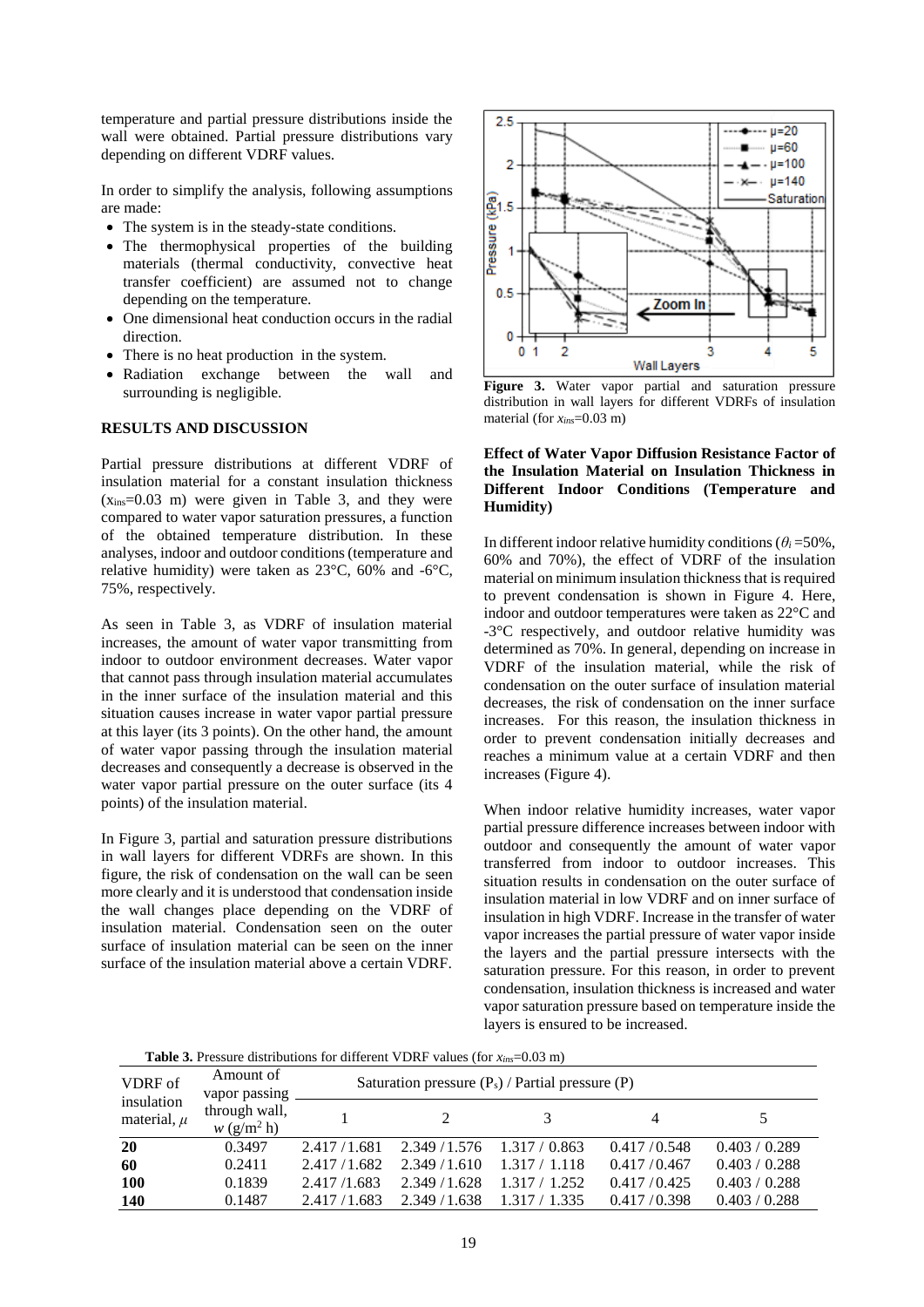

**Figure 4.** In different indoor relative humidity conditions, the effect of VDRF of the insulation material on insulation thickness that is required to prevent condensation  $(T_i = 22^{\circ}C)$ , *To*=-3°C and *θ<sup>o</sup>* =70%)

In different indoor temperature conditions ( $T_i = 22^{\circ}C$ , 24°C and 26°C), VDRF of the insulation material on minimum insulation thickness that is required to prevent condensation is shown in Figure 5. Here, indoor and outdoor relative humidity values were taken as 50% and 70% respectively, and outdoor temperature was determined as -3°C.

When indoor temperature increases, the difference between indoor and outdoor temperature and water vapor partial pressure increases. When the temperature difference increases, temperature inside the wall layers increases and consequently water vapor saturation pressure inside the layers also increases. This situation has a reducing effect on the risk of condensation. However, increase in the difference between indoor and outdoor water vapor partial pressure increases the risk of condensation. Because as the water vapor partial pressure difference increases, depending on indoor temperature, the amount of water vapor transmitting from indoor to outdoor increases. This situation results in increase in water vapor on the outer surface of insulation material in



**Figure 5.** In different indoor temperature conditions, the effect of VDRF of the insulation material on insulation thickness that is required to prevent condensation ( $\theta$ *i* =50%,  $\theta$ <sup>*o*</sup> =70% and  $T<sub>o</sub> = -3$ °C)

low VDRF and on inner surface of insulation in high VDRF. Increase in the water vapor increases the partial pressure of water vapor inside the layers and the partial pressure intersects with the saturation pressure. For this reason, water vapor saturation pressure inside the layers is ensured to be above partial pressure by increasing insulation thickness.

# **Effect of Water Vapor Diffusion Resistance Factor of the Insulation Material on Insulation Thickness in Different Outdoor Conditions (Temperature and Humidity)**

In different outdoor relative humidity conditions  $(\theta_0 = 70\%$ , 80% and 90%), the effect of VDRF of the insulation material on insulation thickness that is required to prevent condensation is shown in Figure 6. Here, indoor and outdoor temperatures were taken as 22°C and -3°C respectively, and indoor relative humidity was determined as 50%.

When outdoor relative humidity increases, water vapor partial pressure difference decreases between indoor with outdoor and consequently the amount of water vapor transferred from indoor to outdoor decreases. However as outdoor relative humidity increases, water vapor partial pressure inside the wall increases and reaches saturation pressures. Therefore, for low VDRF, the risk of condensation on the outer surface of insulation increases. In order to prevent condensation, water vapor saturation pressure, based on temperature change inside layers, is increased by increasing insulation thickness. For high VDRF, it is seen that outdoor relative humidity does not have a significant effect on insulation thickness (Figure 6).

Figures 4 and 6 are analyzed together, it can be seen that when the difference between indoor and outdoor relative humidity increases, the VDRF providing minimum insulation thickness decreases. For this reason, under conditions in which high relative humidity difference, insulation material with lower VDRF should be used.



**Figure 6.** In different outdoor relative humidity conditions, the effect of VDRF of the insulation material on insulation thickness that is required to prevent condensation ( $T_i = 22^{\circ}C$ , *θ<sup>i</sup>* =50% and *To*=-3°C)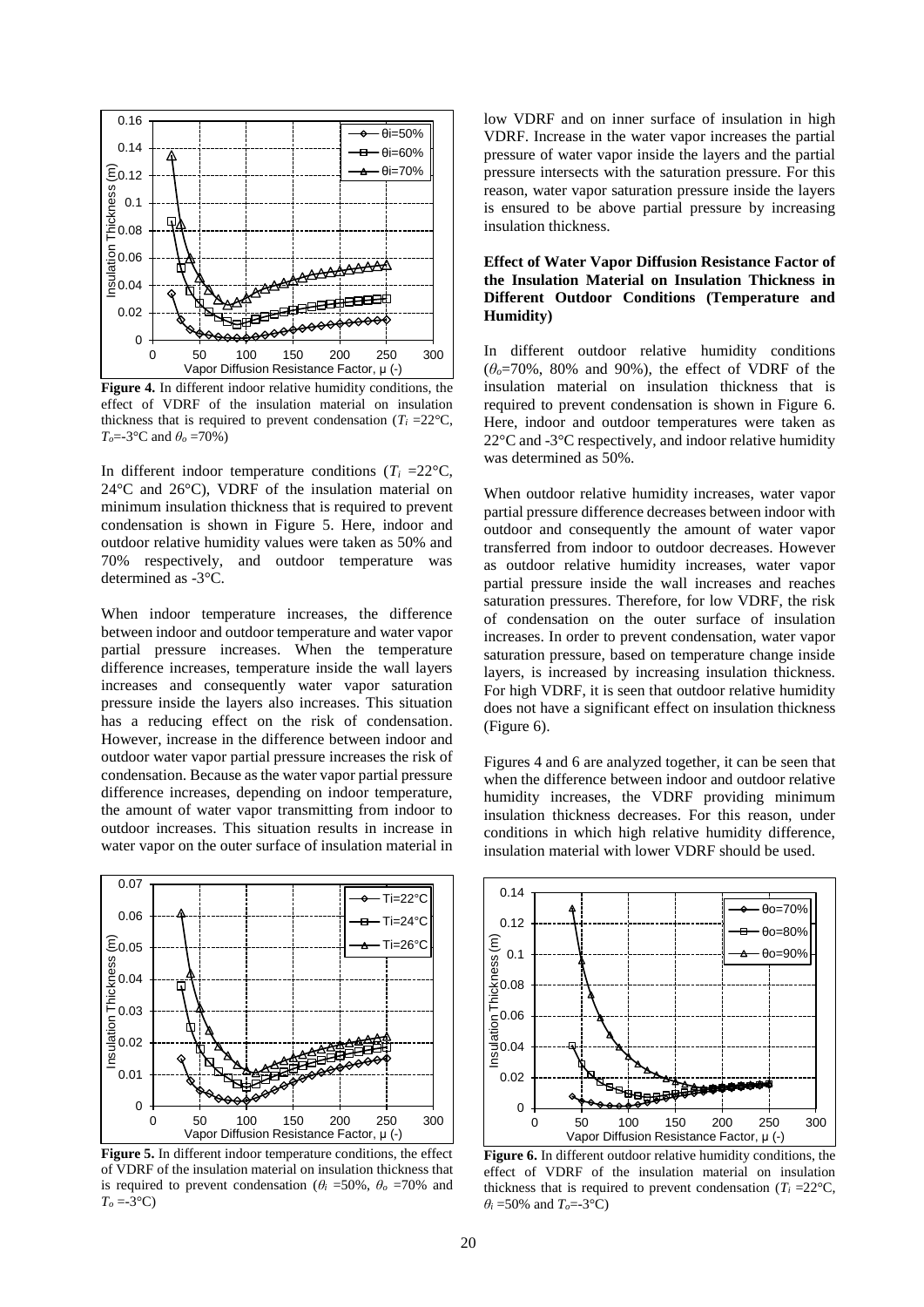In different outdoor temperature conditions ( $T_i = -3$ °C, -5°C and -7°C), the effect of VDRF of the insulation material on insulation thickness that is required to prevent condensation is shown in Figure 7. Here, indoor and outdoor relative humidity values were taken as 50% and 70% respectively, and indoor temperature was determined as 22°C.

When outdoor temperature increases, the difference between indoor and outdoor temperature and water vapor partial pressure decreases. The decrease in the temperature difference results in a decrease in the water vapor saturation pressures inside the wall layers. This situation has an increasing effect on the risk of condensation. However, as the difference in water vapor partial pressure decreases, the amount of water vapor transferred from indoor to outdoor also decreases. This situation results in decrease in the amount of water vapor on the outer surface of insulation material in low VDRF and on inner surface of insulation in high VDRF of the insulation material. Decreased amount of water vapor decreases water vapor partial pressure inside the layers and water vapor partial pressure value drops below saturation pressure value. For this reason, as outdoor temperature increases, the risk of condensation decreases and insulation thickness to prevent condensation decreases.

Figures 5 and 7 are examined together, it can be seen that when the difference between indoor and outdoor temperature increases, the VDRF providing minimum insulation thickness also increases. For this reason, under conditions in which a high temperature difference, insulation material with a higher VDRF should be used.



**Figure 7.** In different outdoor temperature conditions, the effect of VDRF of the insulation material on insulation thickness that is required to prevent condensation ( $T_i = 22$ °C,  $\theta_i = 50$ % and *θo*=70%)

### **Relationship between Thermal Conductivity and Water Vapor Diffusion Resistance Factor of Insulation Material**

Thermodynamic properties of insulation material affect condensation inside the building material. At different outdoor temperatures  $(T_o = -5^{\circ}C$  and  $-3^{\circ}C$ ), the

relationship between thermal conductivity and VDRF of insulation material for two different insulation thicknesses, is shown in Figure 8. As VDRF of insulation material increases, water vapor partial pressure on inner surface of the insulation increases and approaches saturation pressure, consequently the risk of condensation increases. For this reason, as VDRF of an insulation material for a constant insulation thickness increases, materials with lower thermal conductivity to prevent condensation should be used. Because as thermal conductivity of an insulation material increases, temperature on the inner surface of the insulation material and consequently water vapor saturation pressure decreases and this situation increases the risk of condensation much more. Similarly, when VDRF of an insulation material is lower, materials with higher thermal conductivity should be preferred.

Similarly, as the outdoor temperature decreases, the temperature difference between the indoor and outdoor increases and the risk of condensation increases. For this reason, it is more suitable to choose insulation materials with lower VDRF at lower outdoor temperatures in order to reduce the risk of condensation on the inner surface of the insulation.



**Figure 8.** For constant insulation thicknesses ( $x_{ins}=0.007$  and 0.01m), variation of VDRF of insulation material according to thermal conductivity ( $T_i = 22^\circ \text{C}$ ,  $\theta_i = 50\%$  and  $\theta_o = 70\%$ )

For insulation materials with different thermal conductivities, variation of insulation thickness that is required to prevent condensation according to VDRF of insulation material is shown in Figure 9. It is seen in the figure that in low VDRF (up to  $\mu$ =100), thermal conductivity of insulation material doesn't have a significant effect on insulation thickness but in high VDRF (from  $\mu$ =100) the required insulation thickness increases with thermal conductivity.

As the thermal conductivity of the insulation material increases, while the temperature inside the layers down to inner surface of insulation material and consequently the water vapor saturation pressure decrease; the temperature and water vapor saturation pressure inside the layers beginning from the outer surface of the insulation increase. For this reason, while the risk of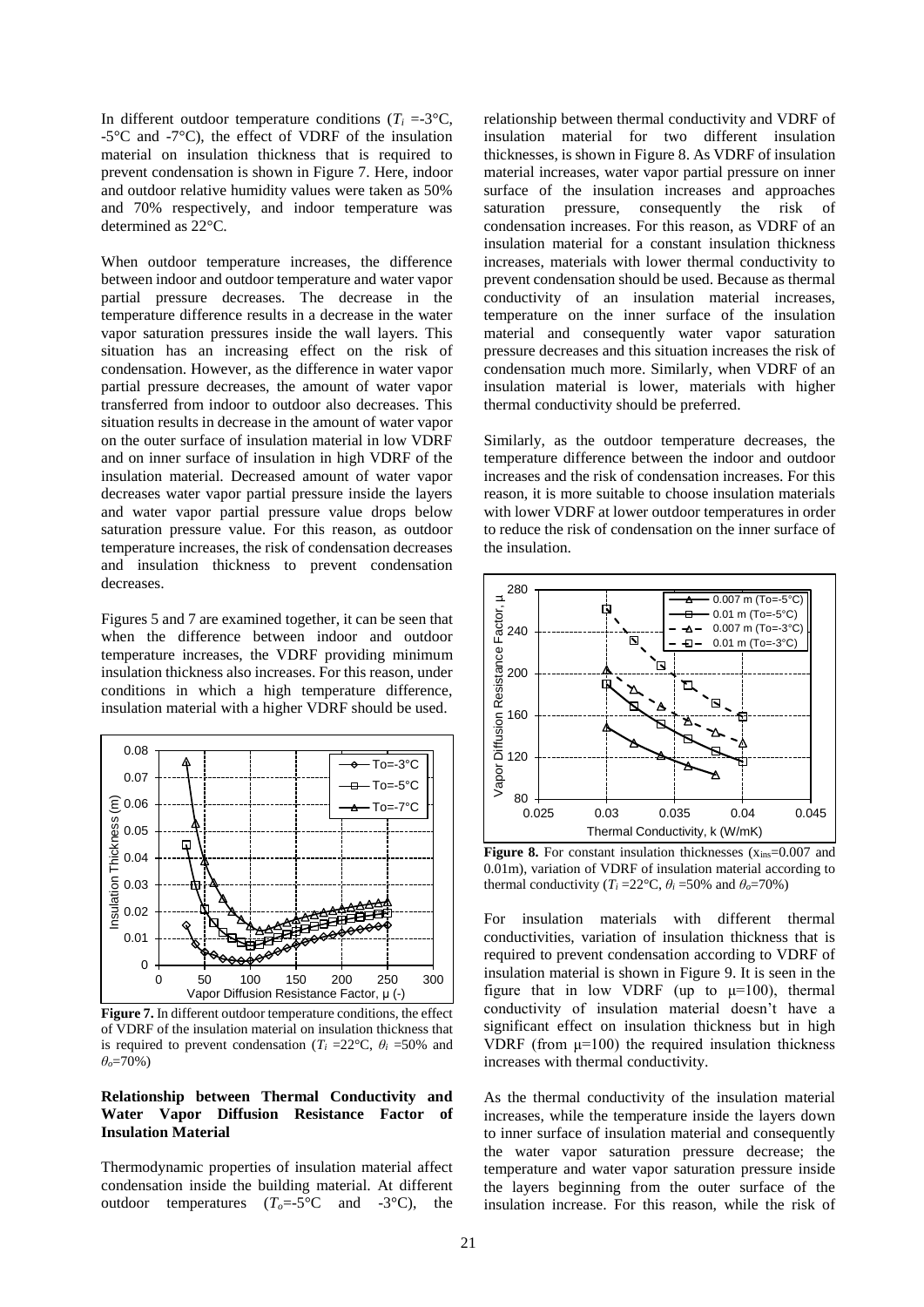condensation seen on the outer surface of insulation decreases depending on the increase in thermal conductivity in low VDRF, the risk of condensation seen on the inner surface of insulation increases with thermal conductivity in high VDRF. In addition, as thermal conductivity of insulation material increases, a minimum insulation thickness can be obtained at lower VDRF (Figure 9).



**Figure 9.** For insulation materials with different thermal conductivity, variation of insulation thickness that is required to prevent condensation according to VDRF of insulation material ( $T_i = 22$ °C,  $\theta_i = 50\%$ ,  $T_o = -5$ °C and  $\theta_o = 70\%$ )

# **CONCLUSION**

In building insulation applications, water vapor diffusion resistance factor of insulation material is a determining factor in terms of condensation. For this reason, VDRF should be taken into consideration while selecting an insulation material. In this study, for externally insulated wall applications, the effect of VDRF of insulation material on condensation inside the structure and consequently on insulation thickness required to prevent condensation was examined. The results obtained in this study can be summarized as follows:

- When VDRF of an applied insulation material is low, it causes to increase the risk of condensation on the outer surface of insulation; and when it is high, it causes to increase the risk of condensation on the inner surface of insulation. For this reason, VDRF of an insulation material should be chosen within a range of value that would ensure minimum insulation thickness to prevent condensation. In the line of this study, taking into consideration the risk of condensation for both sides, it is recommended to select the VDRF in the range of 100-150.
- As the difference between indoor and outdoor relative humidity increases, the VDRF providing minimum insulation thickness required to prevent condensation decreases. Therefore, depending on the increase in the difference between indoor and outdoor relative humidity, it is recommended to prefer an insulation material with a lower VDRF.
- As the difference between indoor and outdoor temperatures increases, the VDRF providing minimum insulation thickness required to prevent condensation also increases. For this reason, depending on the increase in the difference between indoor and outdoor temperatures, it is recommended to prefer an insulation material with a higher VDRF.
- When VDRF of an applied insulation material, for a constant insulation thickness, is higher, it is recommended that thermal conductivity of insulation material should be lower.
- In insulation applications, when insulation materials with low VDRF are used, thermal conductivity of the insulation material does not have a significant effect on minimum insulation thickness that is required to prevent condensation.

# **REFERENCES**

Al-Sanea S. A., Zedan M. F. and Al-Ajlan S. A., 2005, Effect of Electricity Tariff on the Optimum Insulation Thickness in Building Walls as Determined by a Dynamic Heat-Transfer Model, *Applied Energy,* 82, 313- 330.

Arslan O. and Kose R., 2006, Thermoeconomic Optimization of Insulation Thickness Considering Condensed Vapor in Buildings, *Energy and Buildings,* 38, 1400-1408.

Atmaca S. U. and Kargici S., 2006, The Examination of the Example of Vapor Transfer in Building Materials under the Winter Conditions in Konya, *Engineering and Machinery,* 47, 55-62.

Bolatturk A., 2006, Determination of Optimum Insulation Thickness for Building Walls with Respect to Various Fuels and Climate Zones in Turkey, *Applied Thermal Engineering,* 26, 1301-1309.

Cengel Y. and Ghajar A., 2010, *Heat and Mass Transfer: Fundamentals and Applications,* McGraw Hill Inc., New York, USA.

Chang S. J. and Kim S., 2015, Hygrothermal Performance of Exterior Wall Structures Using a Heat, Air and Moisture Modeling, *Energy Procedia,* 78, 3434- 3439. (10)

Dagsoz A. K., 1995, *Degree Day Values in Turkey, National Energy Saving Policy, Heat Insulation in Buildings*, Izocam, Istanbul, Turkey.

Ertas K., 2001, Examination of Water Vapor Diffusion in Buildings, *UCTEA Chamber of Mechanical Engineering Insulation Congress,* Eskisehir, Turkey, 7-19.